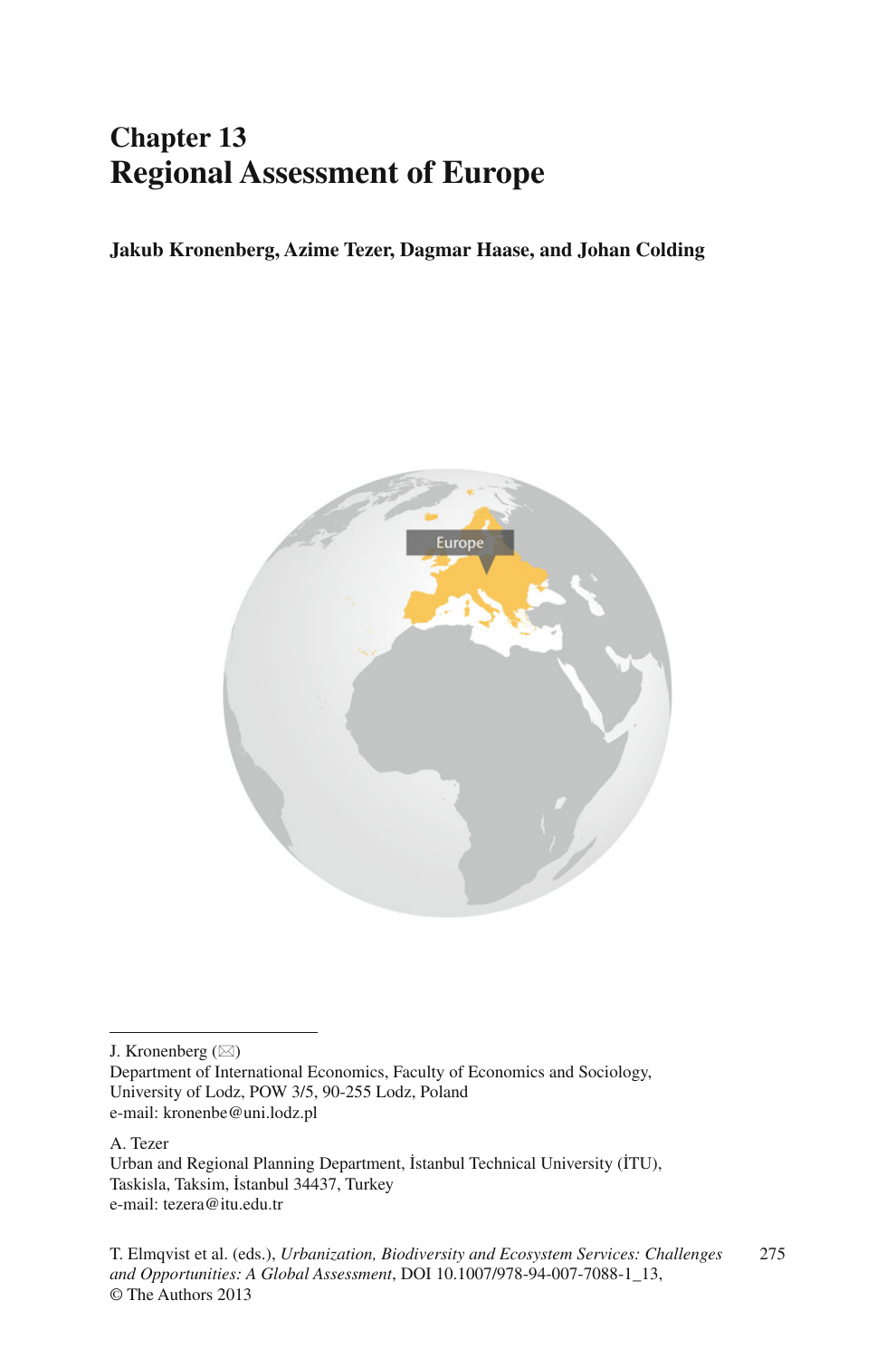In many of the areas presently occupied by European cities, settlements were formed already in Neolithic times, when the continent was colonized by agriculturalists (9500 B.C. onwards). The re-colonization of European plants and animals after the last Ice Age, which covered large areas of Europe, was not completed before human influence began to cause local disturbances, meaning that the native biodiversity has evolved under human influence. The long history of urban development in Europe, and the location of cities in fertile river valleys, are at least two reasons of why many European cities are often characterized by higher species richness of plants and animals than some of the surrounding rural areas. The long history of co-evolution may be a particular factor explaining why European plants and animals worldwide tend to successfully establish in areas with dense human population.

 Europe is today one of the world's most urbanised regions, with approximately 75 % of the population living in urban areas; a figure that is expected to increase to 90  $\%$  in 2100. Over the past 50 years urban sprawl has accompanied the growth of urban areas across Europe and during 1990–2000, urban areas increased 5.4 % (or more than 80,00 km<sup>2</sup>). This rapid growth mostly occurred in countries and regions with high popu-lation density and economic activity (UN-Habitat [2010](#page-3-0)). Although urbanization in Europe in recent decades has been mostly in the form of spatial expansion rather than population growth, there are also prominent examples of cities that grew very significantly in terms of the number of inhabitants, such as Istanbul with 600 % growth in population and 700 % in the built-up area expansion in the border of İstanbul Metropolitan Municipality between the mid-1950s and the beginning of twenty-first century (EEA [2006](#page-3-0); Tezer [2005](#page-3-0)). At the same time, in some areas of the early industrialized Europe, such as in the Rhine–Ruhr area in Germany, North-West England, Silesia in Poland, the Czech Republic, or Alsace in France, have a range of larger cities that are shrinking in population. This creates new opportunities for innovative use of former residential and industrial areas which have become brownfields (Haase [2013](#page-3-0)).

 The growth of urban areas contributes to an increasing pressure on biodiversity, most importantly by land cover changes, socio-cultural factors, economic development, environmental factors, and administrative failures (EEA [2003](#page-3-0)). These translate into ecological problems such as habitat fragmentation, degradation and destruction, over-exploitation of natural resources, the spread of alien species, climate change, pollution and waste production.

D. Haase

Department of Comuptational Landscape Ecology, UFZ Centre for Environmental Research - UFZ, Leipzig, Germany e-mail: dagmar.haase@geo.hu-berlin.de; dagmar.haase@ufz.de

J. Colding

Department of Geography, Humboldt Universität zu Berlin, Rudower Chaussee 16, 12489 Berlin, Germany

Beijer International Institute of Ecological Economics , Royal Swedish Academy of Sciences , Box 50005, SE-104 05 Stockholm, Sweden

Stockholm Resilience Centre, Stockholm University, Kräftriket 2B, SE-106 91 Stockholm, Sweden e-mail: johanc@beijer.kva.se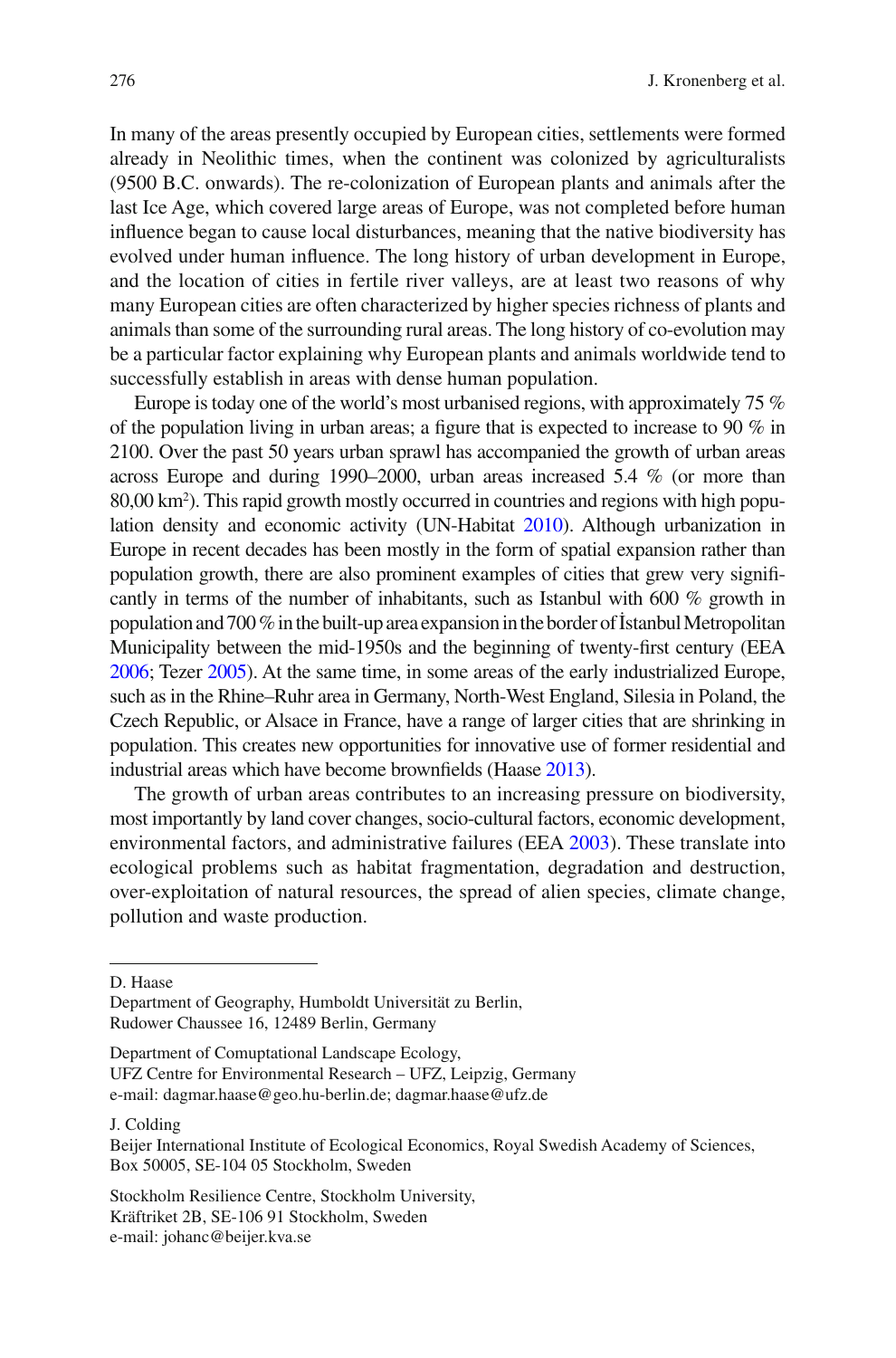The long-lasting urban expansion combined with an alteration of the natural environment, such as soil sealing and land consumption, may also explain why it was first recognized in Europe that nature could adapt to urban areas, and that new niches for species could be provided. The roots of urban ecology, environmental protection, and sustainable urban development can also be found in this continent. For example, researchers in Berlin started already in the 1970s to extensively investigate the city's biodiversity, including plants, animals, and habitats. The data was used in the urban planning of Berlin, and was the first example in the world of systematically incorporating biodiversity data in urban planning. This example of "biotope mapping" was soon followed by other European cities, and today many large cities have long-term monitoring data on vascular plants, different animal groups such as birds, and habitats that are used for city planning and nature conservation. There are also long-standing traditions of designating areas for nature conservation within their borders, for example the National Urban Park in Stockholm  $(Barthel et al. 2005).$  $(Barthel et al. 2005).$  $(Barthel et al. 2005).$ 

 The awareness of goods and services provided by abiotic and biotic urban natures to city inhabitants, and the knowledge about urban ecosystem services, are beginning to find their way into urban planning and land management, especially in Western Europe (Colding [2010](#page-3-0); Bendt et al. [2013](#page-3-0)). The urban space itself needs increasingly be designed to better reflect environmental values and to counteract 'environmental generational amnesia' among urban populations. An interesting form of institutional arrangements for civic management of ecosystem services is *urban green commons* . They include green spaces of diverse land ownership in cities that depend on collective organization and management and that allow residents and citizens to actively work with urban nature in ways that support ecological processes and that promote environmental learning in cities, while allowing for a collective caring of different pieces of land (Colding and Barthel [2013 \)](#page-3-0). In the city of Berlin, for example, a fiscal crisis in the early  $2000s$  led to cuts in the funding for public green spaces, which in turn has led to an increase of civic engagement in the management of the urban greens, and an increase in urban gardening (Rosol  $2010$ ). However, significant barriers to effective adaptation of ecosystem-based approaches into policy-making, planning and management remain. For example, a recent study in Poland, which represents an example of the countries in Central and Eastern Europe, indicates that these barriers include insufficient funds, lack of local spatial management plans, regulations that downplay the significance of urban greenery, and the fact that the society perceives other issues as more pressing  $(Kronenberg 2012)$  $(Kronenberg 2012)$  $(Kronenberg 2012)$ .

 Despite the challenges, there is a growing recognition across the region that to support a sustainable urban development and counteract the current negative changes to the ecosystems connected to urbanization, there is a need to reform institutions and governance mechanisms. In this context, it is essential to counteract the dominant and on-going privatization trend of public land in cities (Lee and Webster [2006 \)](#page-3-0), and to safeguard a diversity of property-rights regimes to land in cities (Colding and Barthel 2013). Discussions on future climate changes faced by European cities, further increases the realization that cities need to be progressively adaptable to changes, such as less predictable rainfall and temperature regimes.